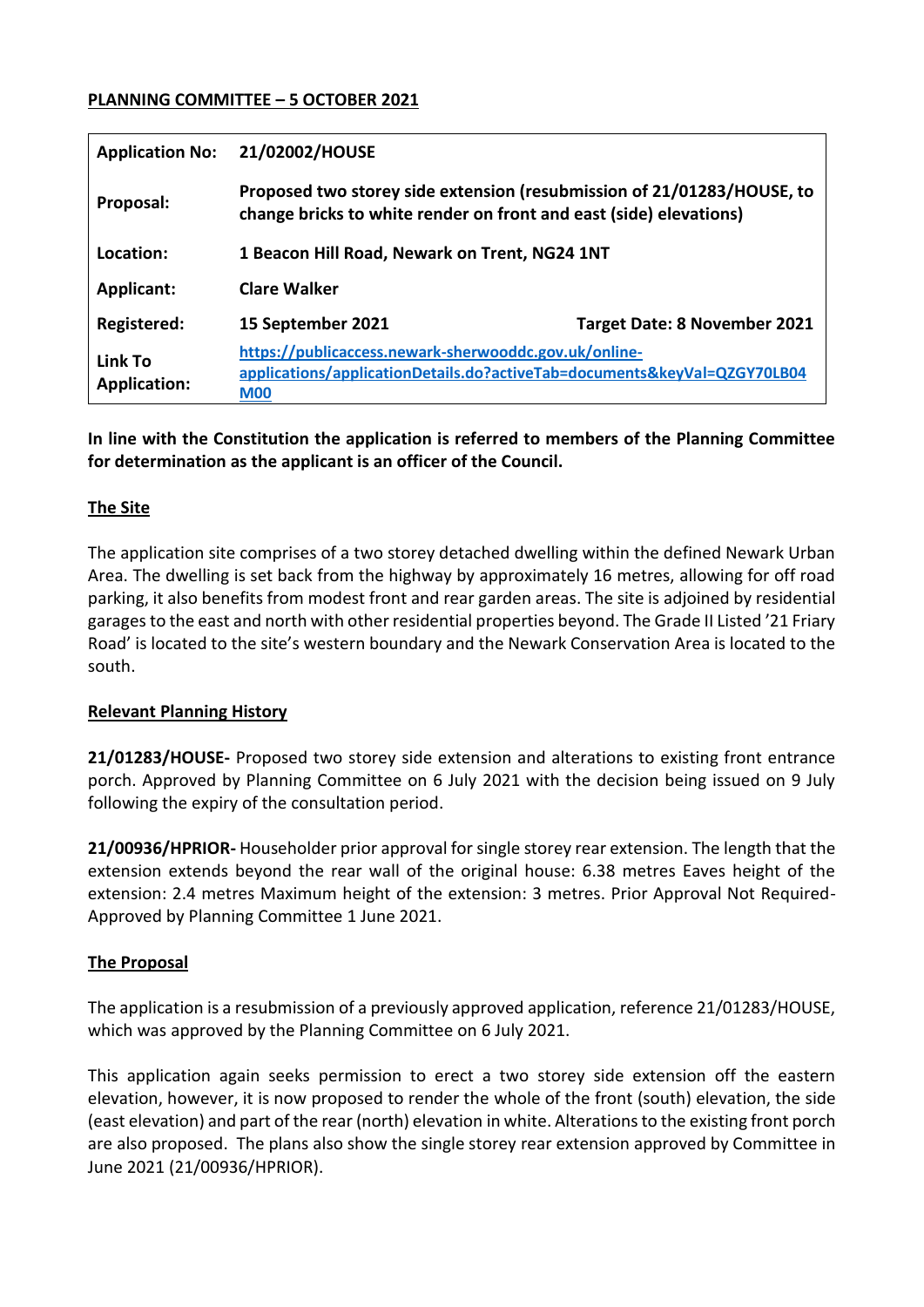Approximate dimensions of the two storey extension are as follows; 7.4 metres in length, 4.4 metres in width, 4.7 metres to the eaves and 6.6 metres in total height.

### **Submitted Documents (Proposed)**

The application has been submitted with the following documents:

Site Location Plan-Layout #4 received 15 September 2021 Proposed Plans and Elevations # 3 received 15 September 2021 Proposed Materials Schedule received 17 September 2021

### **Departure/Public Advertisement Procedure**

Occupiers of 9 properties have been individually notified by letter. A site notice has been displayed (17/09/21) nearby to the site and a notice has been placed in the local newspaper.

*Earliest decision date- 14th October 2021*

### **Planning Policy Framework**

#### **The Development Plan**

**Newark and Sherwood Amended Core Strategy DPD (adopted March 2019)**

Core Policy 9 -Sustainable Design Core Policy 14 – Historic Environment

## **Allocations & Development Management DPD**

DM6 – Householder Development DM9 – Protecting and Enhancing the Historic Environment DM12 – Presumption in Favour of Sustainable Development

#### **Other Material Planning Considerations**

National Planning Policy Framework 2021 Planning Practice Guidance Householder Development SPD Adopted 2014 Sections 66 and 72 of the Town and Country Planning (Listed Buildings & Conservation Areas) Act 1990.

#### **Consultations**

**Newark Town Council:** No representations received to date.

**Tree Officer:** No objections.

**Historic England:** No representations received to date.

**NSDC Conservation Officer:** No objection from Conservation- it is a modern building, and the proposal has a neutral impact on historic environment, it is not unduly prominent.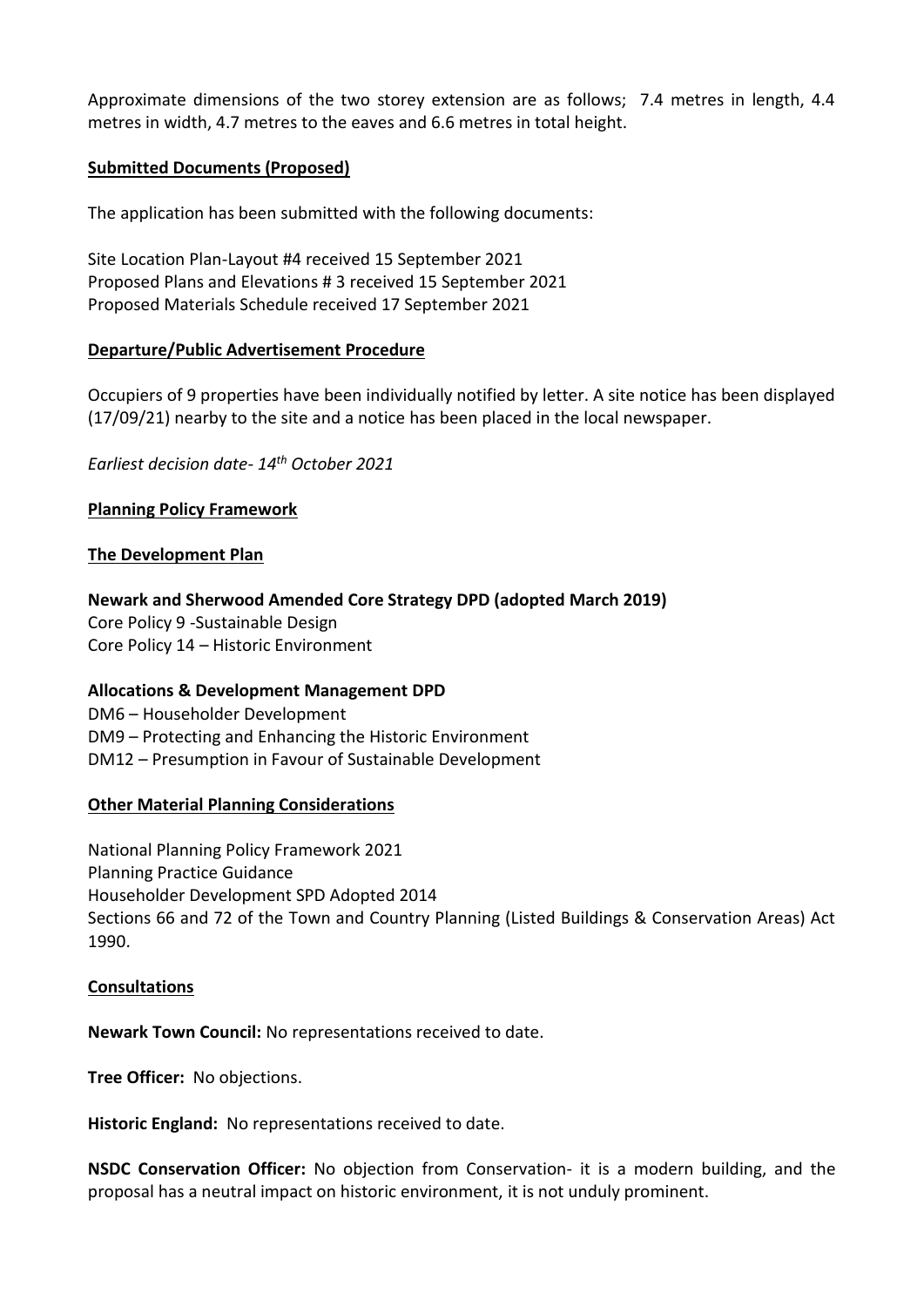### **Comments of the Business Manager**

### *Principle of Development*

Policy DM12 of the DPD states 'A positive approach to considering development proposals will be taken that reflects the presumption in favour of sustainable development contained in the National Planning Policy Framework. The Development Plan is the statutory starting point for decision making. Planning applications that accord with the policies in the Development Plan for Newark and Sherwood (including, where relevant, policies in Neighbourhood Development Plans) will be approved without delay, unless material considerations indicate otherwise.'

Policy DM6 of the DPD states that planning permission will be granted for the alteration and extension of dwellings provided that the development meets a number of criteria regarding access, impact on amenities of neighbouring users, layout and separation distances, the design and the character of the area.

With the above in mind the proposal is acceptable in principle subject to a site specific assessment, this is carried out in the following report.

### *Impact on Visual Amenity*

Core Policy 9 seeks to achieve a high standard of sustainable design which is appropriate in its form and scale to its context, complementing the existing built and landscape environment.

Policy DM6 states that proposals should respect the design, materials and detailing of the host dwelling. The Householder Development SPD reflects this policy; paragraph 7.23 highlights the importance of the choice of external materials for householder developments and states that materials which are unsympathetic to the host dwelling will detrimentally affect the appearance of the property and potentially local distinctiveness.

The proposal is for a two storey side extension as well as alterations to an existing porch area to the front.

The host property is two storey in scale and is set back into the site by approximately 16 metres, its set back position means that it is not read in line with other properties along Beacon Hill Road. The two storey side extension does not necessarily follow the guidance within the SPD for Householder Development, which advises that side extensions ideally should be set down from the main ridge of the host dwelling whilst also being stepped at the front and rear, however, given that the property is detached and sits within a large plot I am satisfied there will be no harm to the wider area nor will there be a negative impact on the character and appearance of the host dwelling.

The alterations to the existing front porch consist of a new front door to the front gable end. These alterations are purely aesthetic with no increase in the footprint of this area. There are no concerns arising from these alterations which respect the host dwellings appearance.

It is proposed to render the whole of the front (south) elevation, the two storey side (east elevation) and part of the rear (north) elevation of the proposed extension in chalk white or similar. As previously stated the dwelling is set back from the highway and does not form part of the wider street scene. Given this, I do not consider that the proposed render would make the dwelling more prominent within the area or cause any harmful visual impact, I therefore find its use to be acceptable.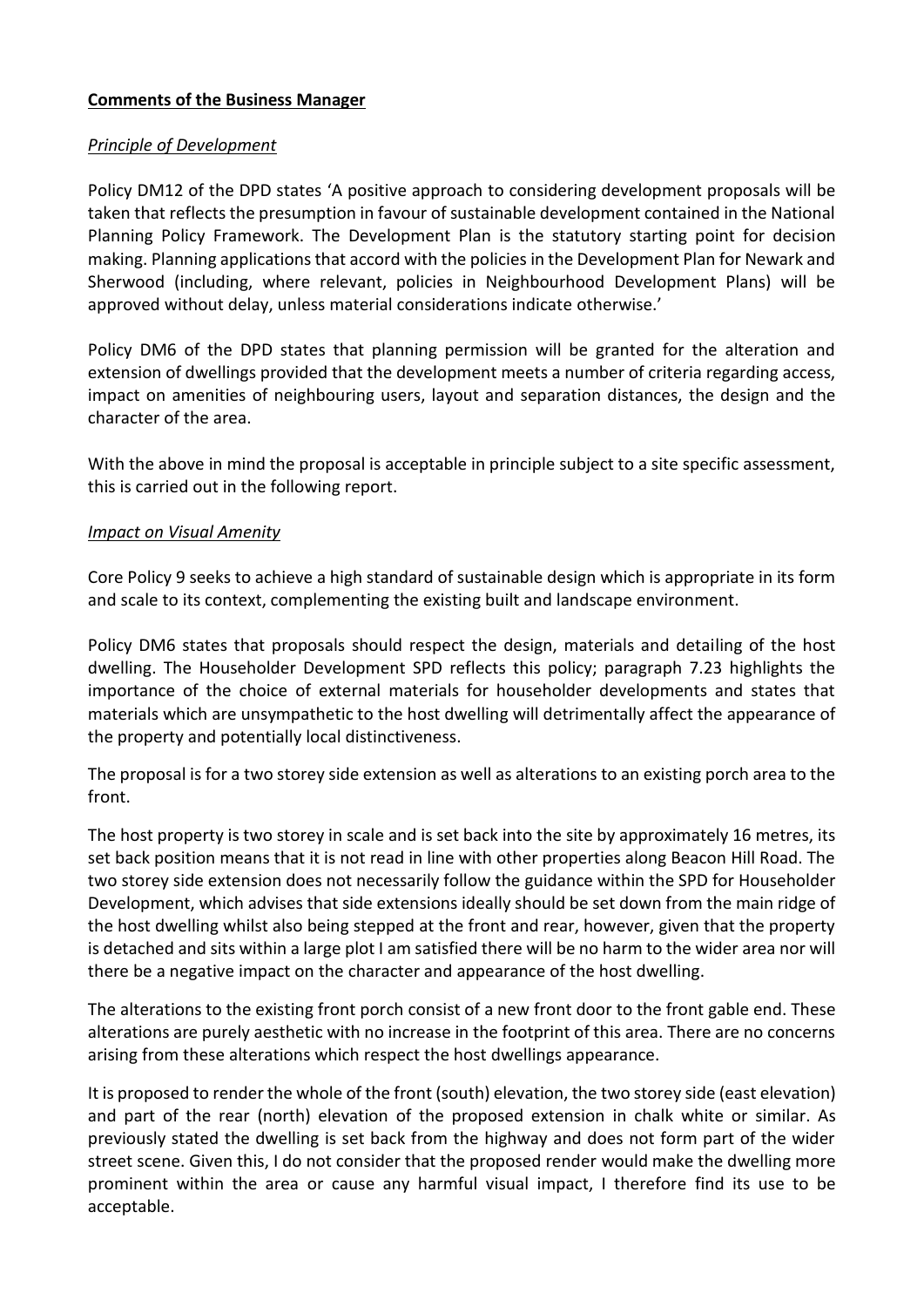To conclude, I consider that the proposal will have no harmful visual impact on the wider area and therefore meets the aims of the policies within the Development Plan.

# *Impact on Conservation Area and Listed Building*

Core Policy 14 states that the Council will aim to secure the continued preservation and enhancement of the character, appearance and setting of the District's heritage assets and historic environment and the preservation of the special character of Conservation Areas – including such character identified in Conservation Area Character Appraisals. This is also reflected in Policy DM9.

Policy DM9 states development proposals should take account of the distinctive character and setting of individual conservation areas including open spaces and natural features and reflect this in their layout, design, form, scale, mass, use of materials and detailing. Impact on the character and appearance of Conservation Areas will require justification in accordance with the aims of Core Policy 14.

Section 72 of the Planning (Listed Buildings and Conservation Areas) Act 1990 states that special attention shall be paid to the desirability of preserving or enhancing the character or appearance of that area. Sections 16 and 66 require the Local Planning Authority (LPA) to pay special regard to the desirability of preserving listed buildings, their setting and any architectural features that they possess.

Whilst the site is not located within the defined map of the Newark Conservation Area, the site's southern boundary, adjacent to the highway abuts the edge of the Conservation Area. The Grade II Listed 21 Friary Road is also located adjacent to the west.

The proposals, being of a minor scale would not make the dwelling any more prominent or visible within the Conservation Area than it is as existing. The proposed extension, being located off the east elevation, would not materially alter the site's relationship with the neighbouring Listed Building (21 Friary Road). It is noted that the Conservation Officer has no objections to the proposals and also finds the proposed use of the render to be appropriate within this setting. To conclude, the proposals would cause no harm to the setting of the nearby Listed Building nor would it harm the character or appearance of the Conservation Area.

## *Impact on Residential Amenity*

Policy DM6 accepts extensions to dwellings provided that there is no adverse impact on the amenities of neighbouring users including loss of privacy, loss of light and overbearing impact, and that the host dwelling retains a reasonable amount of amenity space relative to its size.

Residential garages which serve properties along Wellington Road are located to the site's northern and eastern boundaries with residential properties beyond this at a distance of approximately 12 and 17 metres away respectively. As previously stated 21 Friary Road is located adjacent to the site's western boundary.

There will be no new proposed windows in the side (east) elevation of the extension, there is a new first floor window in the rear (north) elevation, however, first floor openings already exist in this elevation and as such I do not consider that the addition of this window will cause harm in terms of overlooking. Given the large separation distances to neighbouring dwellings there are no concerns in terms of overbearing or overshadowing impacts.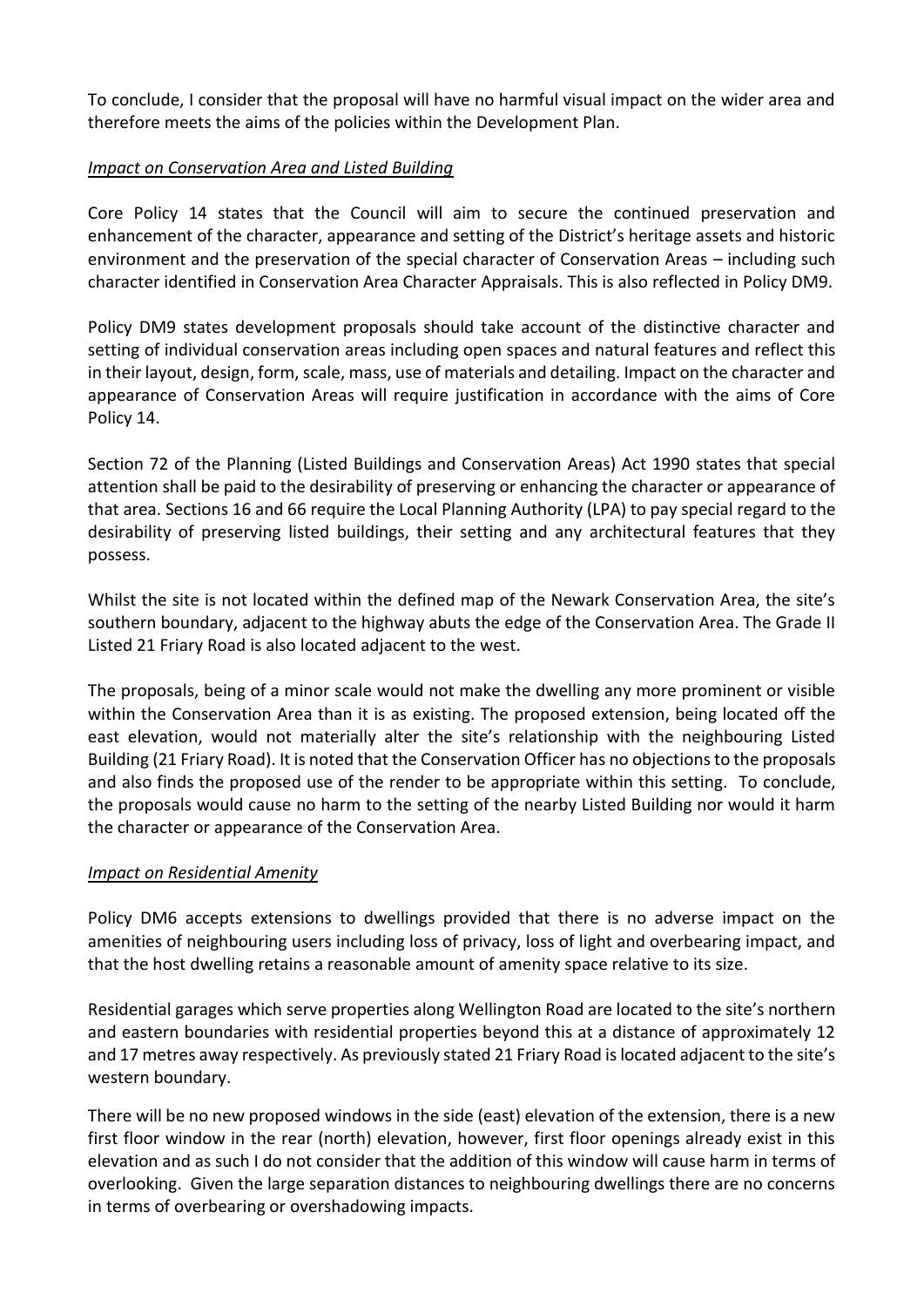In terms of amenity for the occupiers of the application dwelling, the garden area would still be of an adequate size. As such, I do not feel there would be any negative impact for the host dwelling.

Considering the above, I do not feel that the proposal would have an unacceptable impact on neighbouring amenity in terms of loss of light, loss of privacy, or overbearing impact and therefore the proposal accords to Policy DM6, the Householder Development SPD and the NPPF.

# *Trees*

There are three trees within the vicinity of the proposed side extension. One of the trees is dead and another is in a poor condition, these would need to be removed to accommodate the extension. There is another tree located further to the east and close to the site's boundary. In the previous application the applicant stated that it was preferable to retain this tree, however, during works at the site it has become apparent that its removal is now required. The trees roots have compromised the drainage pipe than runs across the site and under where the two storey extension is to be sited.

There are other mature trees located to the front of the site which provide screening and are located over 15 metres away from the extension.

It is noted that the site is not within the Conservation Area nor are any of these three trees protected by a Tree Preservation Order (TPO) and as such approval from the Local Planning Authority for the removal of these trees would not be required, and they could be removed at any time. The Tree Officer has confirmed that they have no objections to the removal of these trees.

A condition was placed on the previous permission which required building materials to only be stored on the hard standing areas within the site, I consider this condition to still be relevant to help protect the root protection areas of those trees to the front of the site.

## *Conclusion*

To summarise, I do not consider that the design would be detrimental to the character of the area nor the host dwelling, and that it would not unduly impact upon neighbouring residential amenity. It is also considered that the proposal will preserve the setting of the nearby Listed Building and would not harm the character and appearance of the Newark Conservation Area. The proposals therefore accord to the policies contained within the Amended Core Strategy and the ADM DPD as well as the statutory duties contained within the Town and Country Planning (Listed Buildings & Conservation Areas) Act 1990. It is recommended that planning permission is approved.

#### **RECOMMENDATION**

**That planning permission is approved subject to:**

- **no new material considerations arising prior to the expiry of the consultation period (14th October 2021). Should any new matters arise within the intervening period which have not been considered within this report or by Planning Committee, then the application will be referred back to the Committee for further consideration.**
- **Otherwise subject to the conditions below:**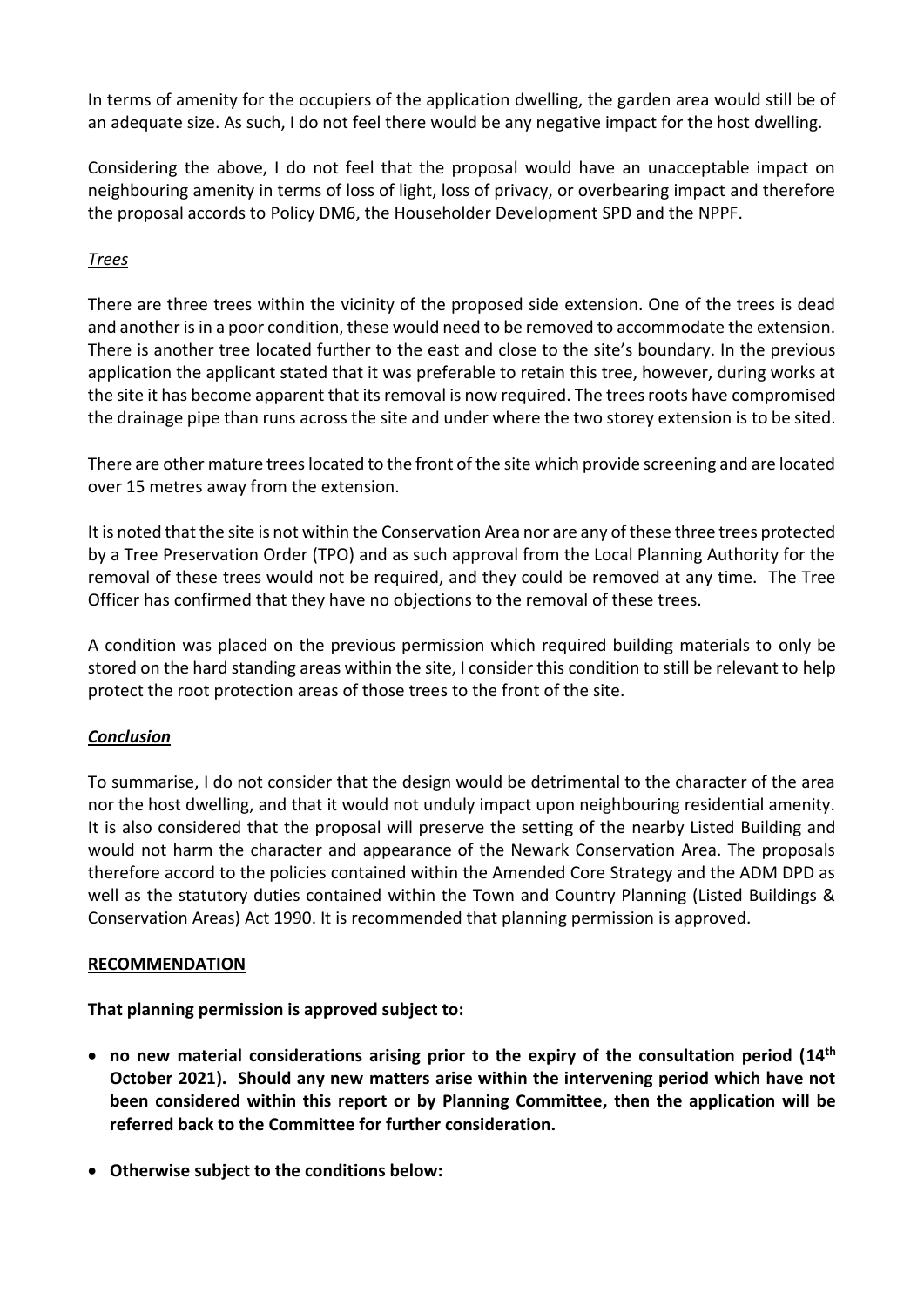# **Conditions**

01

The development hereby permitted shall not begin later than three years from the date of this permission.

Reason: To comply with the requirements of Section 51 of the Planning and Compulsory Purchase Act 2004.

# 02

During the construction phase all building materials shall only be stored on the existing hardstanding areas within the site.

Reason: To ensure that existing trees and hedges to be retained are protected, in the interests of visual amenity and nature conservation.

03

The development hereby permitted shall not be carried out except in accordance with the following approved plans/submitted documents, with the exception of the annotations relating to the materials:

Site Location Plan-Layout #4 received 15 September 2021 Proposed Plans and Elevations # 3 received 15 September 2021 Proposed Materials Schedule received 17 September 2021

Reason: So as to define this permission.

## $04$

Notwithstanding the annotations on the proposed plans, layout # 3, the development hereby permitted shall be constructed from the materials as detailed as part of the application, including the materials schedule received on 17<sup>th</sup> September 2021.

Reason: In the interests of visual amenity.

## Notes to Applicant

01

The applicant is advised that all planning permissions granted on or after the 1st December 2011 may be subject to the Community Infrastructure Levy (CIL). Full details of CIL are available on the Council's website at [www.newark-sherwooddc.gov.uk/cil/](http://www.newark-sherwooddc.gov.uk/cil/)

The proposed development has been assessed and it is the Council's view that CIL is not payable on the development hereby approved as the gross internal area of new build is less 100 square metres.

02

The application as submitted is acceptable. In granting permission without unnecessary delay the District Planning Authority is implicitly working positively and proactively with the applicant. This is fully in accordance with Town and Country Planning (Development Management Procedure) (England) Order 2015 (as amended).